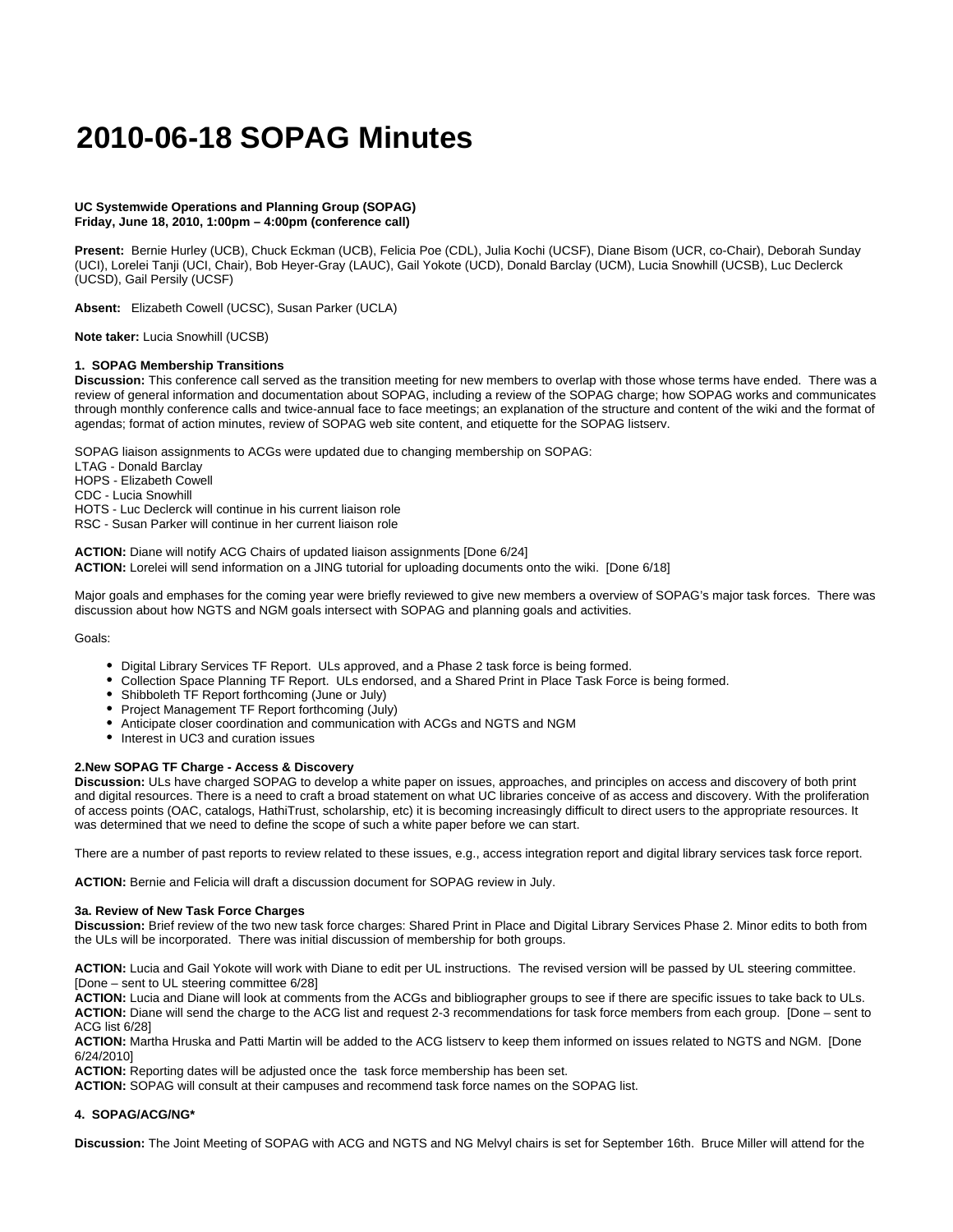ULs. The call for ACG annual reports has gone out. A major discussion will be coordination/organization of the advisory structure. It was noted that CDC retreat action items include identification for input/participation from other ACGs. It was recommended that these action items be shared with ACGs beforehand, since there may be impact on other ACG activity/goals for coming FY.

**ACTION:** Diane will draft the agenda for SOPAG to start working on. [Done]

# **5. Project Management TF report** (Felicia Poe)

Discussion: Felicia gave a brief update on Task Force activities: A follow-up query has been sent to selected individuals. Final report will be presented by Joan Starr to SOPAG on July 19, 2010.

## **6. Shibboleth TF update** (Julia Kochi)

The task force is aiming to submit its report in July. They have consulted with HOPS and CDC about a policy statement they are recommending.

## **7. ACG updates**

## **CDC** (Julia Kochi)

CDC has reviewed their action items list based on the April retreat. CDC is also talking about journal cancellations and the Nature letter and responses. CDC is going forward with reviewing Springer, Sage, ACS and Nature titles. **ACTION:** Discuss CDC Retreat items on July call before deciding how to use with ACGs related to Sept. ACG/SOPAG meeting.

## **HOPS** (Donald Barclay)

HOPS is happy that digital reference is no longer in pilot status. There has been a digital reference web conference, and HOPS is considering doing something similar for reference services web conference. They are also looking at developing a system-wide tutorial aimed at the freshman writer---basics of finding articles, books, etc.

# **HOTS** (Luc Declerck)

Vicki Grahame is new chair (UCI). Mary Page (D) being replaced by Carleen Darr. HOTS has responded to SOPAG's request for comments on the pros and cons of merging CDC and HOTS. A HOTS wiki has been created and they are ready to share portions with CDC and vice versa. HOTS is also busy responding to the task forces on link type, non-Roman backlog, and shelf-ready for NGTS. May need to take shelf ready issues to SOPAG and ULs

## **LTAG** (Diane Bisom)

LTAG distributed notes on their campuses' annual project lists. [2010 UC Libraries ITD Projects List Snapshot |^UC Libraries LTAG 2010 Projects List1.pdf] Overlap of projects was noted. This list should be useful for coordination and leveraging where tech groups could build on work to use in other places.

**Action:** Diane will tell LTAG members that they should send the list to each AUL for Technology to look for collaboration across campuses. [Done – email sent to LTAG 6/29]

**RSC** (Susan Parker) No report.

# **8. CDL Update** (Felicia Poe)

**8a**. CDL and UCL systemwide groups: Web sites, wikis, LISTSERVs and Blogs

**Discussion:** UCL systemwide work increasingly requires collaborative work and communication tools, yet a formal structure for providing the tools is not yet in place. There is a need to understand the work and information needs of multi-campus groups, including how wikis, blogs and web sites are used by groups. What infrastructure options and collaborative tools should be provided for ACGs, CIGs, and task forces? The following are examples of tools currently provided:

#### **Web Sites:**

CDL will provide server space and maintain "The University of California Libraries" web site for the utilization of UC libraries' systemwide committees and groups, including but not limited to SLASIAC, SOPAG, and SOPAG ACGs.

#### **Wikis:**

UCOP IR&C hosts the Confluence wiki platform for use by UCOP employees, including CDL staff. CDL staff who are members of a UC library committee or group may establish and administer a UCOP Confluence wiki for use by the group.

UCSF hosts wikis for SOPAG, CDC, and HOTS; the possibility that UCSF can extend the service to other ACGs will be a future subject of discussion.

# **LISTSERVs:**

UCOP IR&C hosts the LISTSERV email list management software for use by UCOP employees, including CDL staff. CDL staff who are members of a UC library committee or group may establish and administer a UCOP LISTSERV for use by the group.

# **Blogs:**

UCOP IR&C does not currently host blog software for systemwide or CDL use; CDL is unable to host blogs external to CDL.

**ACTION:** Future discussion: What would be required to establish a single wiki structure / location for all ACGs, CIGs and task forces? **ACTION:** Luc will draft mini-requirements for blogs and pose question for LTAG. He will give the requirements and question to Donald to send on to LTAG and copy SOPAG.

## **8b. ETDs**

**Discussion:** Trisha Cruse (CDL) has requested guidance on ETDs. Four items of importance: